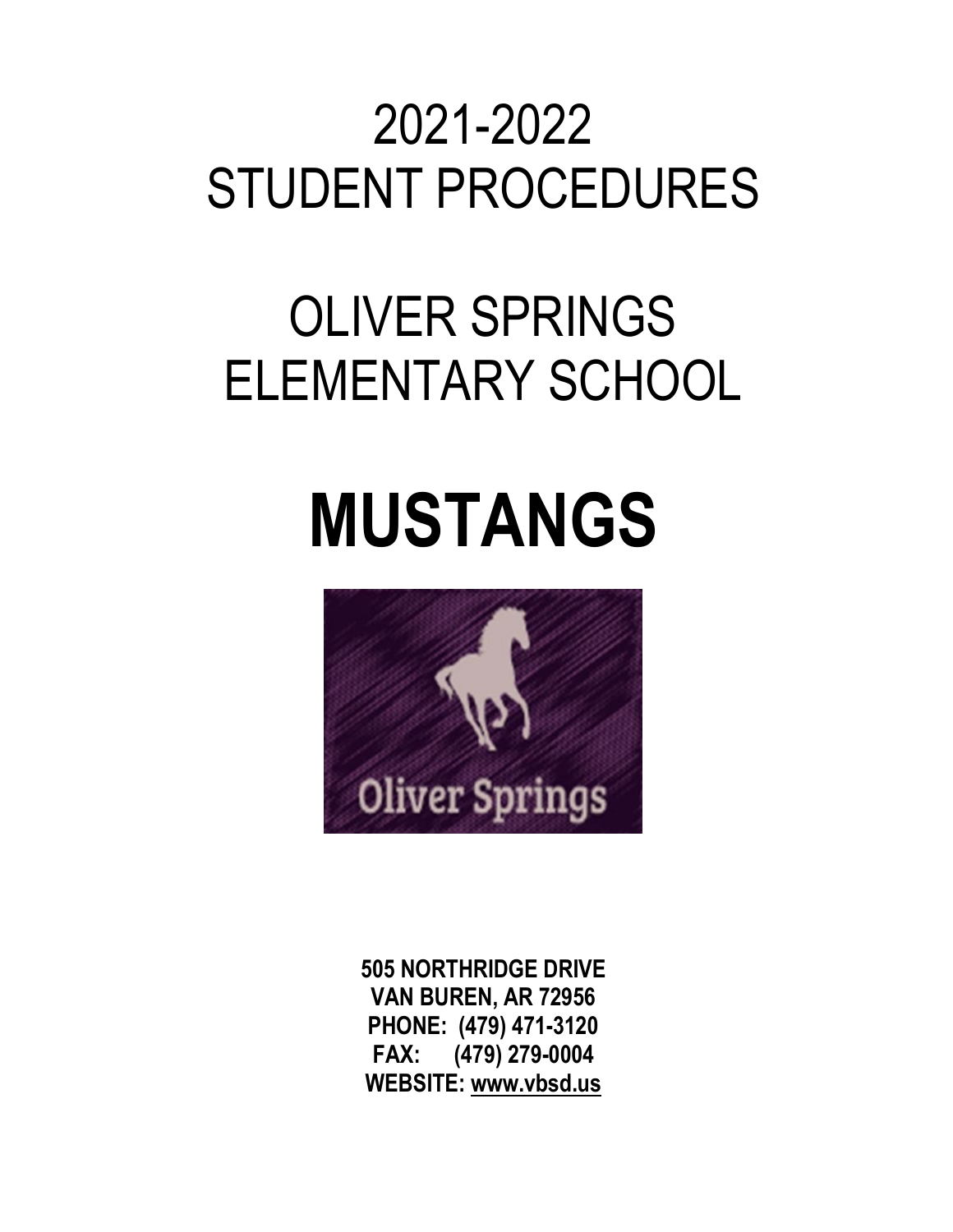## **Principal's Message**

It is my pleasure to welcome you to Oliver Springs Elementary School. The faculty joins me in saying we're happy to have you as part of the Oliver Springs family. We hope this will be a successful and satisfying year for you.

The information in this *Procedure Manual* is in alignment with Arkansas law and Van Buren School District Policy. There is nothing in this student handbook that supersedes the Van Buren School District's board policy. The pages of this *manual* are filled with important information regarding school policy and procedures. I suggest that parents and students review the contents together. If you have questions, please call the school office.

We welcome your participation and support during the school year and encourage your involvement. Working together, we will be able to reach our collective and individual goals for student success. We look forward to celebrating with you the achievements of our students!

Sincerely,

Dr. Summer Cox, Principal summer.cox@vbsd.us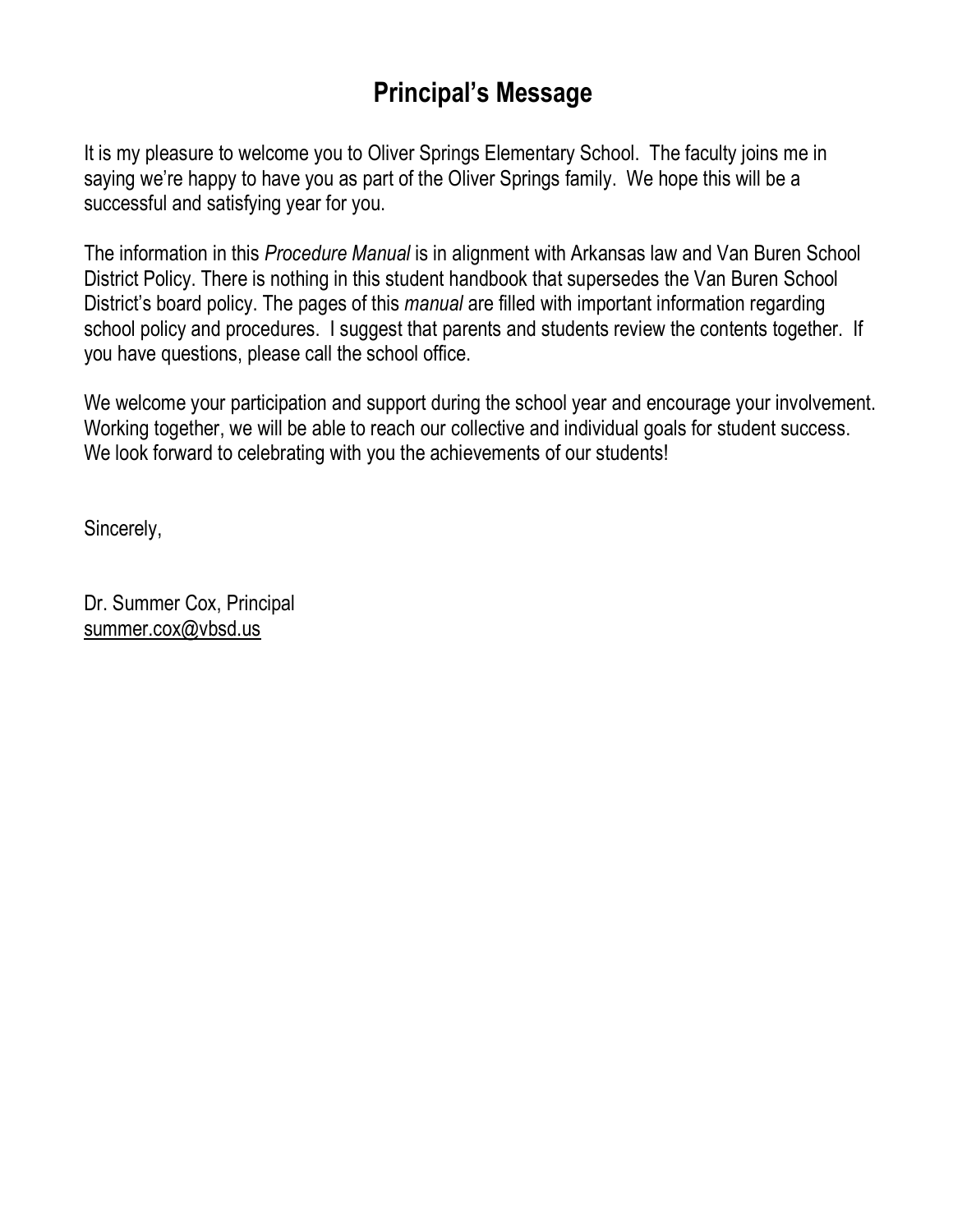**Oliver Springs School Mission and Vision Statement**

# **Vision**

"Students and teachers growing and achieving together!"

## **Mission**

We are growing minds to develop skills while becoming valuable and respectful citizens.

We will prepare and motivate our students to make a positive impact by providing diverse experiences and opportunities for lifelong growth.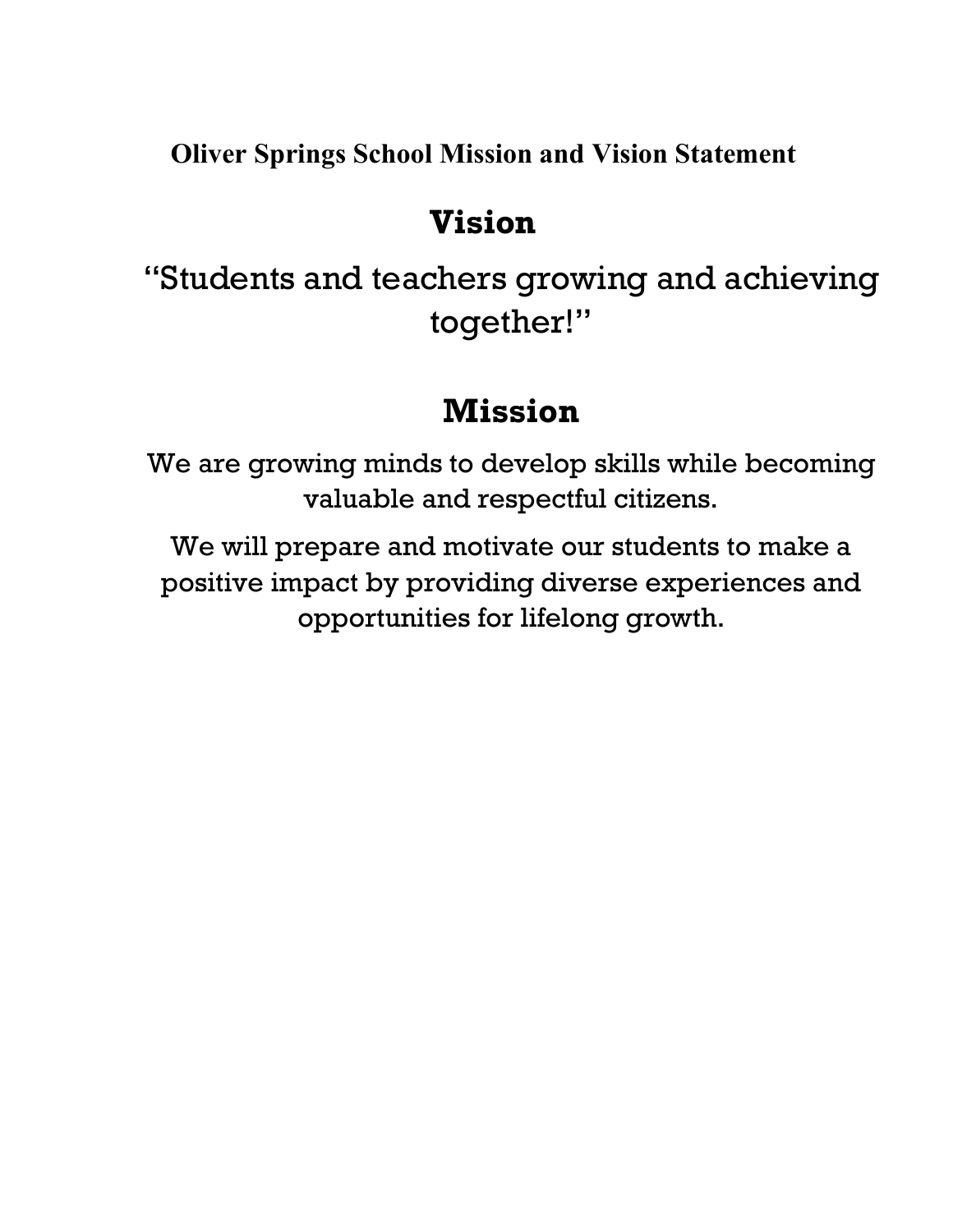## **Oliver Springs Elementary School Procedures and Practices**

#### **Attendance**

The school day is from 8:00–3:00. Regular attendance is essential to success in school. If a child must be absent due to illness or a family emergency, the parent is to contact the school office. Excessive tardies and early releases hinder your child's academic progress. **Students will not be released between 2:45 and 3:00 pm.** Refer to District Policy 4.2.3

#### **Safety**

Every precaution is taken to ensure the safety of your child during normal school hours. Periodic fire, tornado, and lockdown drills are executed to make certain students learn proper safety procedures and adhere to all safety guidelines.

Please help us prevent the risk of serious injury by carefully adhering to all rules of traffic safety. Students should be dropped off in the right lane closest to the front door of the building. For the safety of all children, please use the car drop off lane to drop your child(ren) off. For safety reasons, we will not allow parents to park and walk students into school during normal drop-off times. There will be a staff member helping students out of the car and into the building at all normal drop-off times. At pick up, both lanes will be open. Please do not park and wait on the porch to avoid car pick up traffic. No adults are to be on the porch during parent pick up, this is a safety issue. All guardians must pick up their child(ren) using the car pick up line. Do not park in the bus-loading zone which will be on the side of the school. Acknowledge and obey the directions of the staff. Children are not permitted to cross the driveway unless accompanied by an adult.

We always welcome you to Oliver Springs. However, we also want to ensure that we always know who has access to your children. Always enter the building through the front doors. You should first sign-in using the office computer and wear a visitor's name tag. Next, stop by the secretary's desk to state the reason for your visit. You may have to provide your license to our office staff. You will then be announced to the class you want to visit, or the person you want to see will be called to the office. Students must be checked out of school by a parent or guardian through the office if leaving before 3:00. Students will not be called out of class until a parent is at the office to check them out.

\*Due to Covid-19, no visitors will be allowed in the building until further notice. For deliveries or to check out a student, visitors will come into the alcove and will communicate your needs with OSES staff.

#### **Behavior**

Students are expected to behave in a manner which will allow everyone to be successful at school and which will help students grow into citizens of honorable character. These behaviors include:

- Coming to school ready to learn
	- o Fully participate in class activities with a positive attitude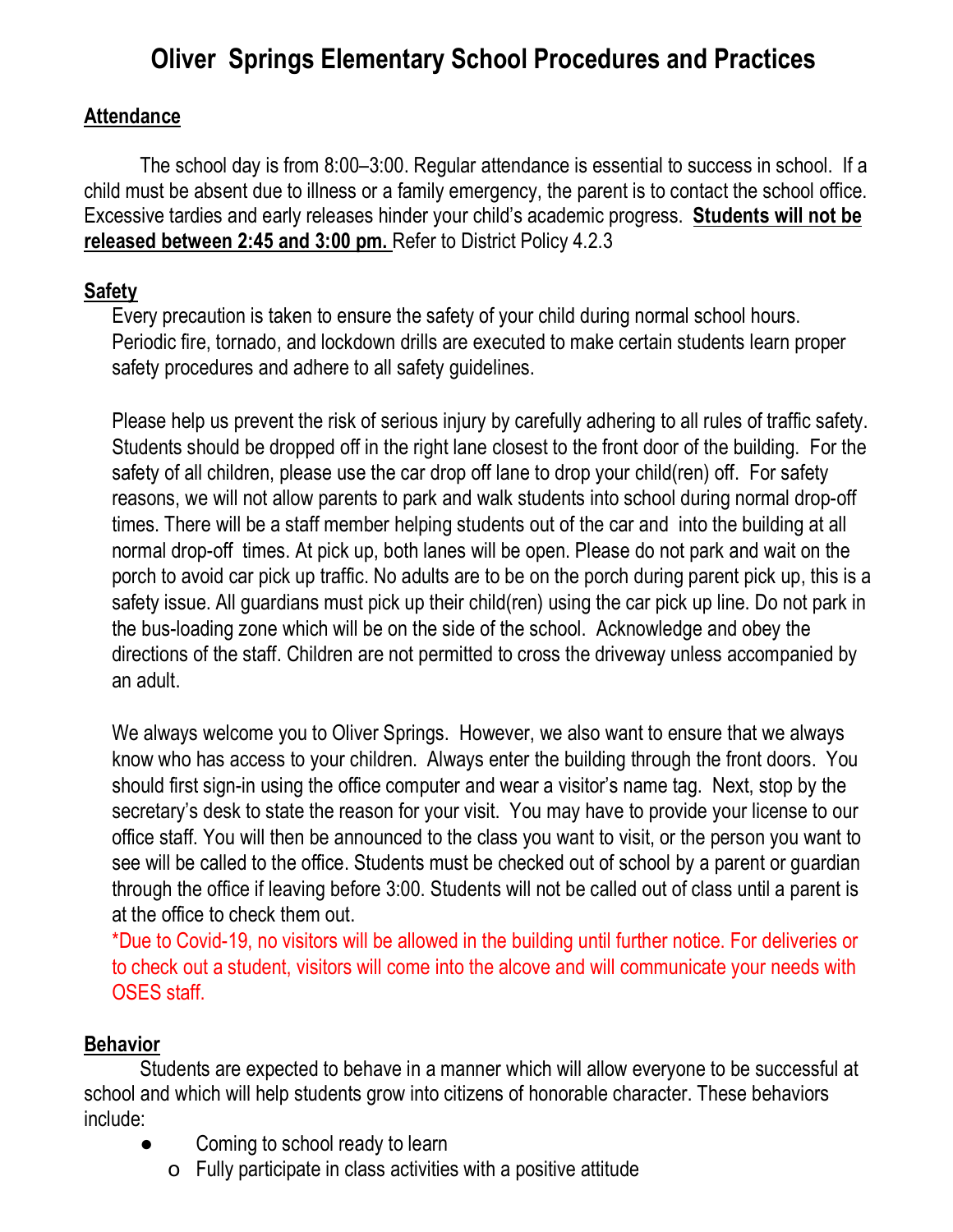- o Having each day's homework and assignments completed and ready to hand in or share
- o Working to reach the highest expectations
- Showing respect for the rights, feelings, and property of others
	- o Keep hands, feet, and objects to themselves
	- o Refrain from talking without permission
	- o No name calling or "put downs"
	- o Bullying will not be tolerated in accordance with the Van Buren School District Policy 4.3.6
	- o Walk quietly and orderly inside the building
	- o Play safely and fairly
	- Demonstrating responsibility
	- o Making parents aware of conferences and school events
	- o Making teachers aware of notes, money, or information from parents
	- o Following all classroom and school procedures
	- o Acknowledging the responsibility and consequences of their behavior

The Discipline Plan in the classroom is designed to help students honor these expectations and to encourage them to make positive choices. If a student chooses to disrupt the learning environment there will be logical and consistent consequences. In most cases, the first time will be a verbal warning. If inappropriate behavior continues, the teacher will employ an established prompting and consequence system to remind students to make better choices. The teacher will communicate with you the specifics of the classroom plan. In extreme cases, students will be referred to the assistant principal/principal for further disciplinary action.

We will make every attempt to keep you informed of your child's behavior. Thank you for your family's cooperation with us in providing a nurturing, safe, and orderly environment for learning.

#### **Character Education**

Oliver Springs values the uniqueness and dignity of each person. It is our desire to help children grow into citizens of the highest character. Some of the delivery systems for our character education program include a Monday, Wednesday, Friday morning assembly, *Rise & Shine*, and a "Word of the Month" representative of universally accepted guiding principles. We encourage parents and the community to join with us in this effort to communicate our common ideals to children. \*Due to Covid-19, in person Rise & Shine will be suspended to the public until further notice. We will continue to broadcast Rise & Shine on our YouTube channel.

#### **Curriculum**

The instructional program of Oliver Springs Elementary School is in alignment with the curriculum and instructional methods of the Van Buren School District and the Arkansas Department of Education (ADE). This includes a program of comprehensive literacy, standards based mathematics, inquiry based science, social studies, physical activity, and the arts. Specific student learning expectations for each grade level are available on the ADE website under Arkansas Frameworks at [http://arkedu.state.ar.us/curriculum/curriculum\\_framework.html.](http://arkedu.state.ar.us/curriculum/curriculum_framework.html) \*We will also utilize Seesaw and other programs, along with Zoom lessons, for blended learning purposes when necessary.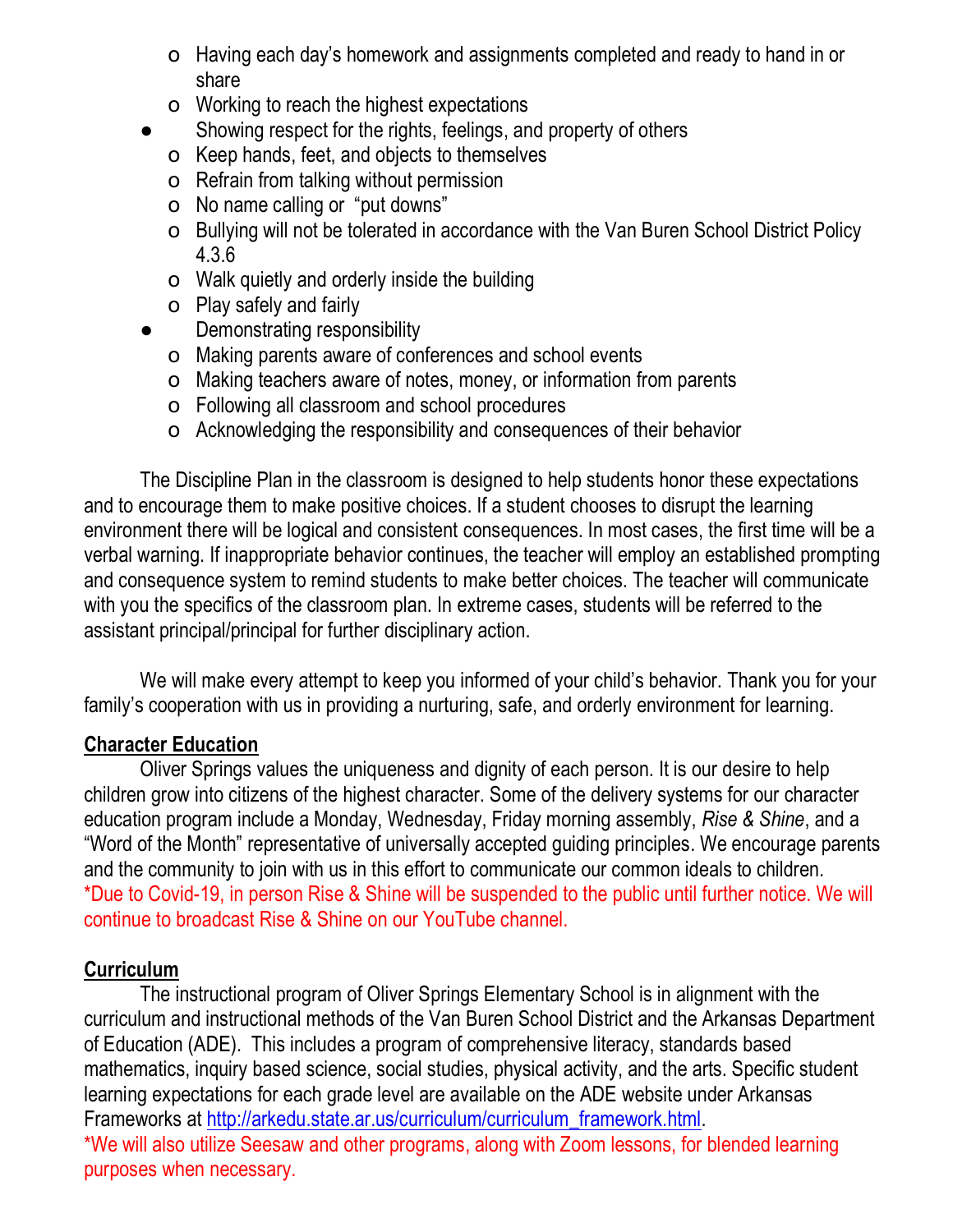#### **Discipline**

Each staff member at Oliver Springs Elementary accepts responsibility for the maintenance of discipline and for the promotion of wholesome human relations. A student's behavior should conform to acceptable standards of conduct that reflects self-respect and consideration for the rights, feelings, and property of others. If a student is sent to the office for disciplinary action, a written report will be sent home. Parents will receive a written copy of the classroom discipline plan. Refer to District Policy 4.3

#### **Dress**

Hats are not to be worn inside the building. Students may not wear clothing that can be hazardous to them in their educational activities. Students may not wear shoes with wheels. No flip flops may be worn during physical education. Refer to District Policy 4.3.4

#### **Health Information**

Students are expected to have on file a record of immunizations according to the state laws of Arkansas. The school's staff will care for any child who becomes ill or injured at school. If the child's condition is thought to be serious, the parents will be contacted and the child sent home. For a condition which may be contagious, students will be sent home until the child is no longer a danger to other students. Students should be free of fever for 24 hours before returning to school. In case of an emergency, the child will be taken to the hospital and the parents notified. Refer to District Policy 4.1.2

Oliver Springs students are not allowed to bring medicine to school. Students may be administered medications by office personnel while at school under the following policy:

- No over the counter drugs will be given at school.
- A parent must bring in prescription medication. Transportation of medicines on school buses is strictly prohibited.
- A parent must sign the consent form before any medications will be given.
- Medications must be in the original container with the child's name on the prescription.
- With the exception of ADD/ADHD medications, no medication which is prescribed for three times a day or less will be administered at school.
- For Covid-19 symptoms, we will have specific steps and procedures we will follow provided by the Arkansas Department of Health and the CDC.

#### **Health Screenings (state mandated)**

#### **Vision: (A.C.A. 6-18-1501)**

Act 1438 of 2005 requires students in grades PreK, KF, 1, 2, 4, 6, 8, and transfer students to have an eye and vision screen. Only failure notifications are sent home. A child who does not pass the screening shall be required to have an exam conducted by an optometrist or ophthalmologist within 60 days of receipt of the screening report and show proof of the exam. Parents needing financial assistance should contact the school nurse.

**Hearing**: Hearing screens are mandated for students in grades PreK, K, 1, 2, 4, 6, 8, and transfer students. Only failure notices are sent home. Parents have 60 days to show proof that a doctor or audiologist examined their child.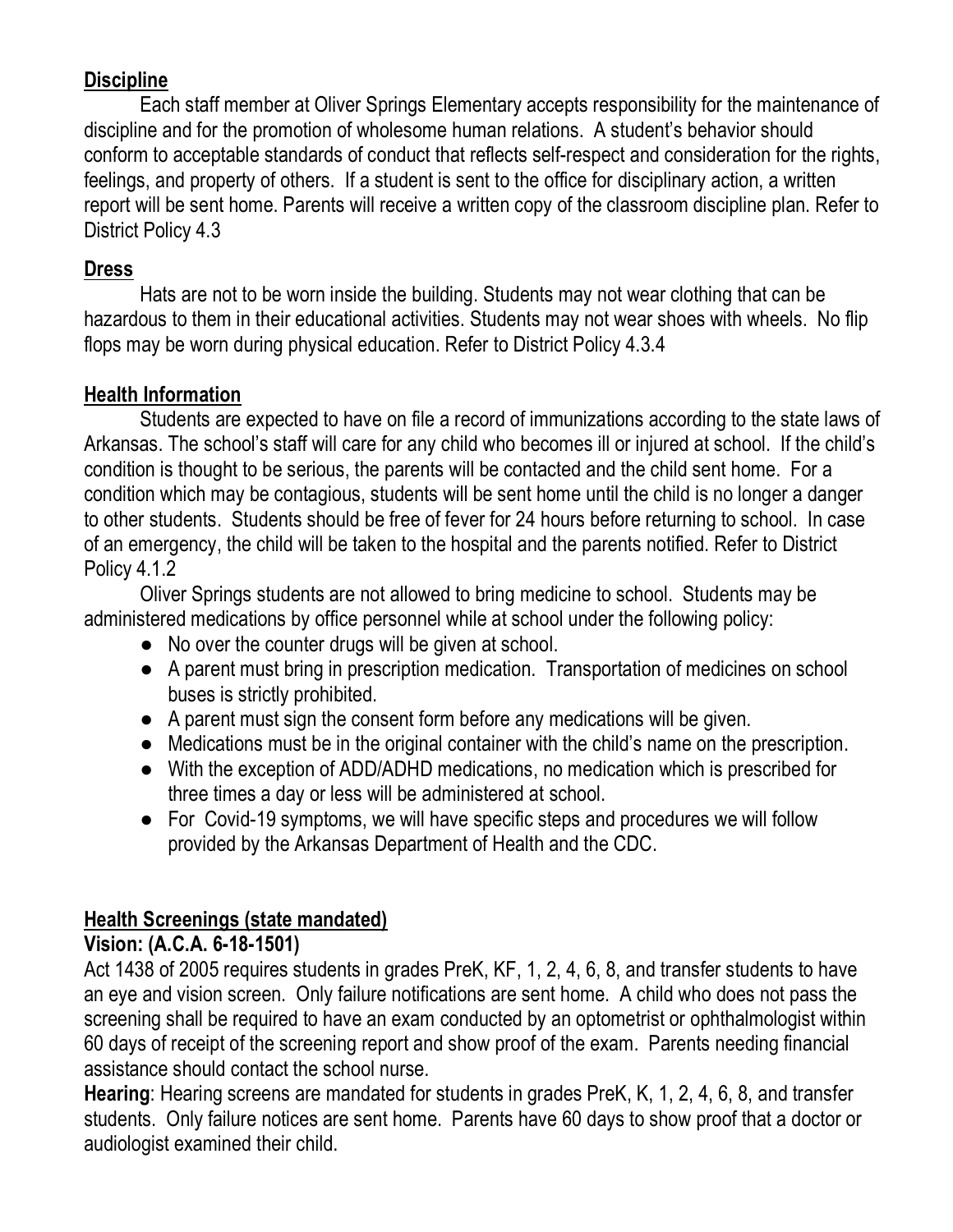**- Insurance is billed for students covered under Medicaid/Arkansas Kids 1st will be billed, where applicable, for hearing and vision screenings conducted at school unless notified in writing, by parents to decline within 60 days of receipt of the handbook.** 

#### **BMI**: (ARK Code 20-7-133 and 3.04)

Act 1220 requires students in grades KF, 2, 4, 6, 8, and 10 to have their height and weight assessed. A parent who refuses to have their child assessed must provide a written request of the refusal to the school. Screening results will be sent home only upon request of the parent/legal guardian. **Scoliosis**: Act 95 of 1989 and Act 41 of 1987

The acts require girls in  $6<sup>th</sup>$  grade and all students in  $8<sup>th</sup>$  grade be screened for scoliosis. Parents of a child who fails the screening will be sent an information letter stating the need to see a licensed physician. A parent, who refuses to have their child screened, must provide a written request of refusal to the school.

**Release of Information:** I hereby authorize emergency medical services for my child. I give VBSD staff permission to give my child first aid treatment with OTC ointments and pain relieving sprays, cough drops, band aids and bandages. I hereby authorize the Van Buren School District Health Services to share or discuss my child's health issues with any pertinent person.

#### **Inclement Weather**

When severe weather creates hazardous conditions, the regular school schedule may be suspended to ensure students' safety. It is the parent's responsibility to monitor news reports via television and radio stations for announcements regarding changes in the school schedule. On a school day with wet or extreme temperature (below freezing or over 100 degrees) students will remain indoors during recess and before school starts.

#### **Lost and Found**

Parents are urged to clearly mark student jackets, sweaters, backpacks, and other personal items with their child's name. The school is not responsible for lost or stolen items. Any item that is found will only be kept at school for a limited time. All items not claimed within a reasonable time will be given to a charitable organization.

#### **Parent Involvement**

The Oliver Springs PTA is a vital part of our school program. We encourage your membership and participation in the PTA. Meetings are usually held monthly with several projects throughout the year.

Parents are encouraged to volunteer in many ways at school. You will have an opportunity to indicate your interests in volunteer programs at the beginning of the school year. Please feel free to suggest other ways in which you can become involved. We hope you will be an active part of your child's school career.

A parent facilitator from the faculty heads a Parent Advisory Committee which serves multiple functions such as setting the calendar for parent involvement events and reviewing data for our school improvement process.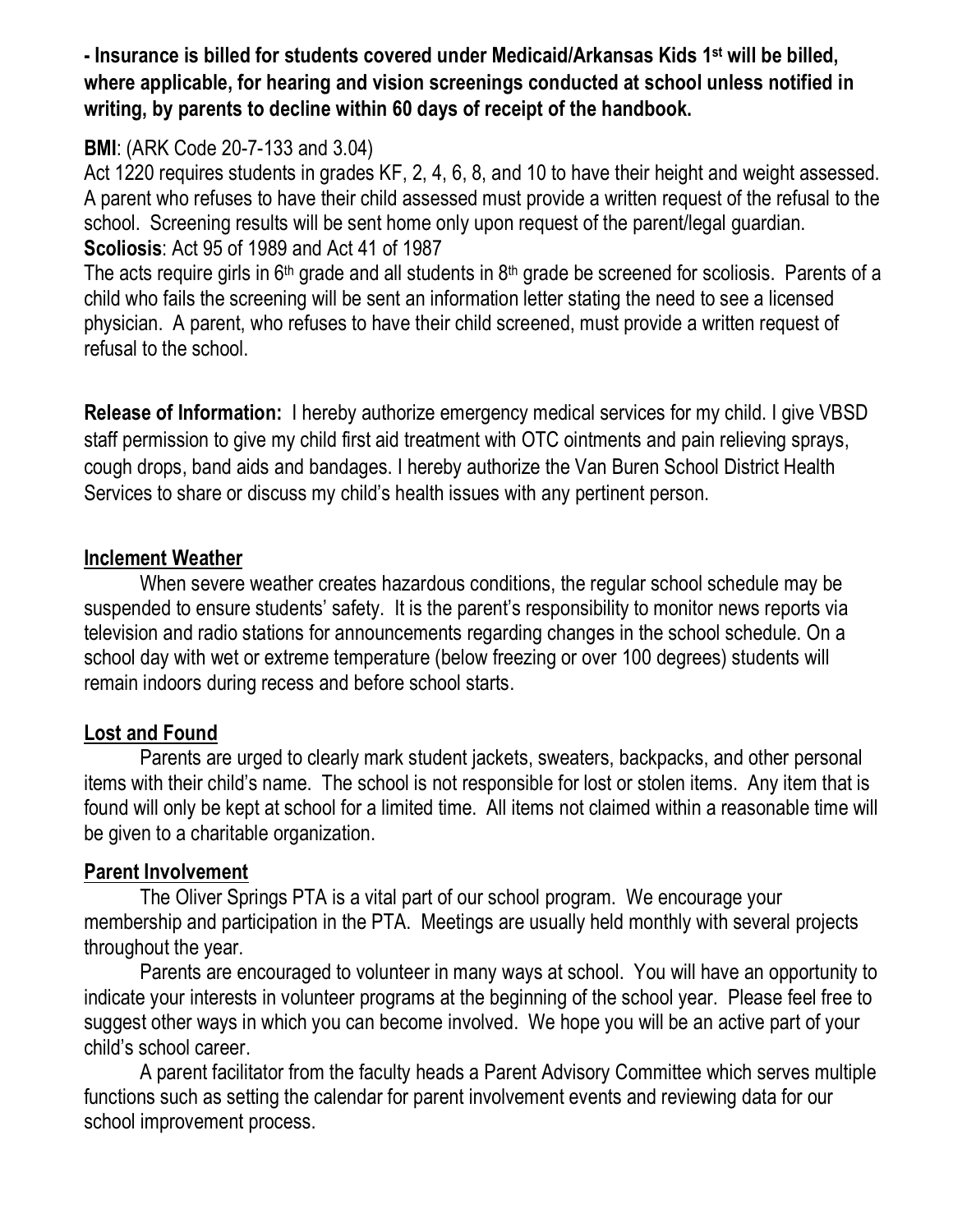Parents are welcome to visit school to have lunch with their child, observe a special event, or provide volunteer services so long as our check in procedures have been followed and their presence does not interrupt the learning process.

If eating lunch with your child, please keep in mind that your child needs to be escorted back to his/her classroom by a teacher. Parents are encouraged to eat lunch; however, the lunch schedule and instructional time needs to be honored and not interrupted. Parents are not allowed to go onto the playground or back to the classroom with their child. You may only eat with your student, their friends will not be allowed at the parent table.

\*Due to Covid-19, visitors are not allowed in the building until further notice. Night events are also cancelled until further notice.

\*PTA may decide to hold meetings virtually.

#### **Parent /Teacher Conferences**

Arkansas State Law requires a minimum of two Parent/Teacher Conferences per year. In our calendar we will provide afternoon and early evening times for your convenience. The teacher will contact you a few days beforehand so you can select an appointment time. We also welcome your requests for conferences at additional times. Please schedule conferences by calling the school office so the secretary can assist you in arranging a conference with your child's teacher or the principal. Please note that Open House and other school events are not appropriate times for discussing your child's progress with the teacher.

\*For Covid-19 safety reasons, telephone or Zoom conferences may be required.

#### **School Hours**

School hours are from 8:00 to 3:00 each day. Children should not arrive earlier than 7:15 AM or remain on the campus later than 3:30 PM. Students who are tardy must be checked in by a parent at the office before attending class. If a student must leave early for any reason, a parent must come into the alcove in the office to sign-out the student. Unless absolutely unavoidable, parents are requested not to pick students up before 3:00 because it interferes with the required 6 hours of instructional time.

#### **Parent Drop Off and Pick-Up**

Drop Off:

The school day begins at 8:00 with the first bell ringing at 7:50. **Two car tags** will be provided for pick-up to hang on your rear-view mirror.Morning Students are **not** allowed at school before 7:15. Students should be dropped off in the right lane closest to the building. For the safety of all children, please use the car drop off lane to drop your child(ren) off. Stay in the car line when picking up and dropping off. Do not park and walk up to the porch for your child. This is in the best interest of all involved in the drop off and pick up process. We will have greeters assisting young children out of the vehicle until 8:00. Students should **not** be dropped off in the parking lot area, nor should you park and walk your child across the traffic.

#### Pick Up:

Students are dismissed at 3:00. Students will stay inside the building and be called out to the parent pick up area by one of our duty aides. Students will come straight to your vehicle.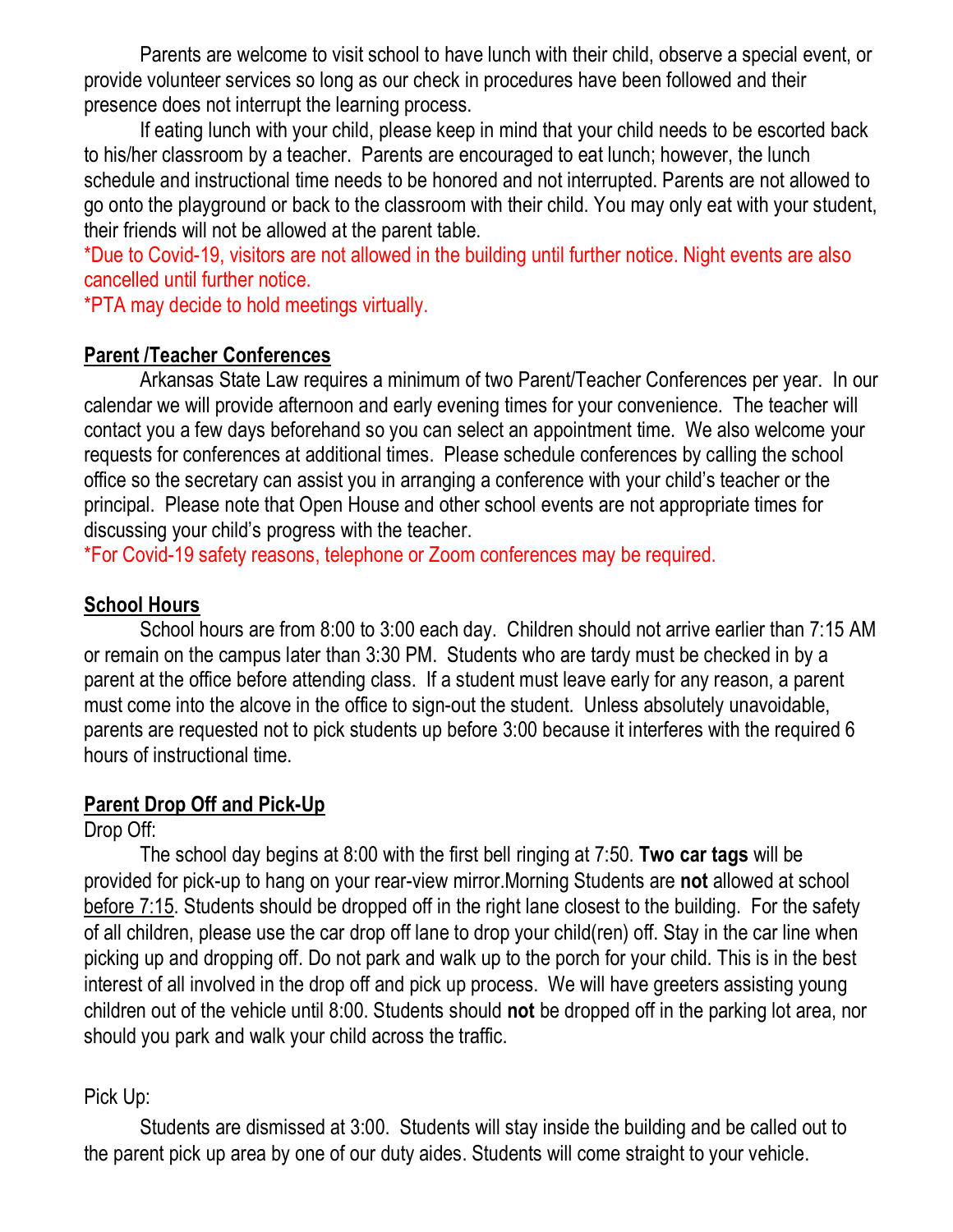Parents will not be allowed to wait on the sidewalk or in the front office area for students. You must come through the car lane so the duty teacher will know to call your student outside. Parents will be given two Oliver Springs car tags per student. The person picking the student up must have the car tag in order to pick the student up. If the person picking up the student does not have the car tag they will be asked to go into the alcove and check the student out to ensure they are on the authorized pick up list. This is for the safety of all students. Our goal is to make the car line run as seamless as possible, so please pull up as far as possible and do not stop and wave your student to the car. Parents should stay in their cars until they pick up their child. We will walk your student wherever you fall in line and assure they safely walk to their designated spot. The cars must drive through the drive, do not park on the street or in the parking lot. Bus riders will be called out by their bus numbers to load their bus. Please communicate with OSES office staff if your child will go home in a different way than how they normally go home.

#### **Walkers**

Walkers will be released at 3:00. Students will be walked across the bus area and down the sidewalk by a duty teacher. If you wish to meet your child, you must wait at the bottom of the sidewalk closest to the road. You will not be allowed to wait on the front porch. If you do not live within walking distance of the school, do not have your student be a walker. It is unacceptable and unsafe to tell your child to be a walker and then drive to pick them up on a nearby street to avoid the car line. Unless your address is within a reasonable walking distance, your child will need to be parent pick-up or a bus rider.

#### **Going Home With Other Children**

You must send a signed note to school giving permission for your child to go home with another child as well as a note from the parent of the child with whom your child is going home. Notes from both guardians are required.

#### **School Meals**

Breakfast and lunch are free of charge district wide. Applications for Free/Reduced Meals are available through the school office. If you qualify we encourage your participation in this program and assure you that all financial information is confidential.

Lunch Schedule:  $Kindaraxtan: 10:35-11:00$ 

| 10.00 <sup>-</sup> 11.00 |
|--------------------------|
| 11:50-12:15              |
| 11:00-11:25              |
| 12:15-12:40              |
| 11:25-11:50              |
| 12:40-1:05               |
|                          |

#### **Non-Nutritional Days**

The Arkansas Department of Education has passed rules governing nutrition standards in Arkansas Public Schools. These rules have an effect on what food item parents are allowed to send to school.

Please note the following rules, sign, and return the bottom portion Indicating you have read and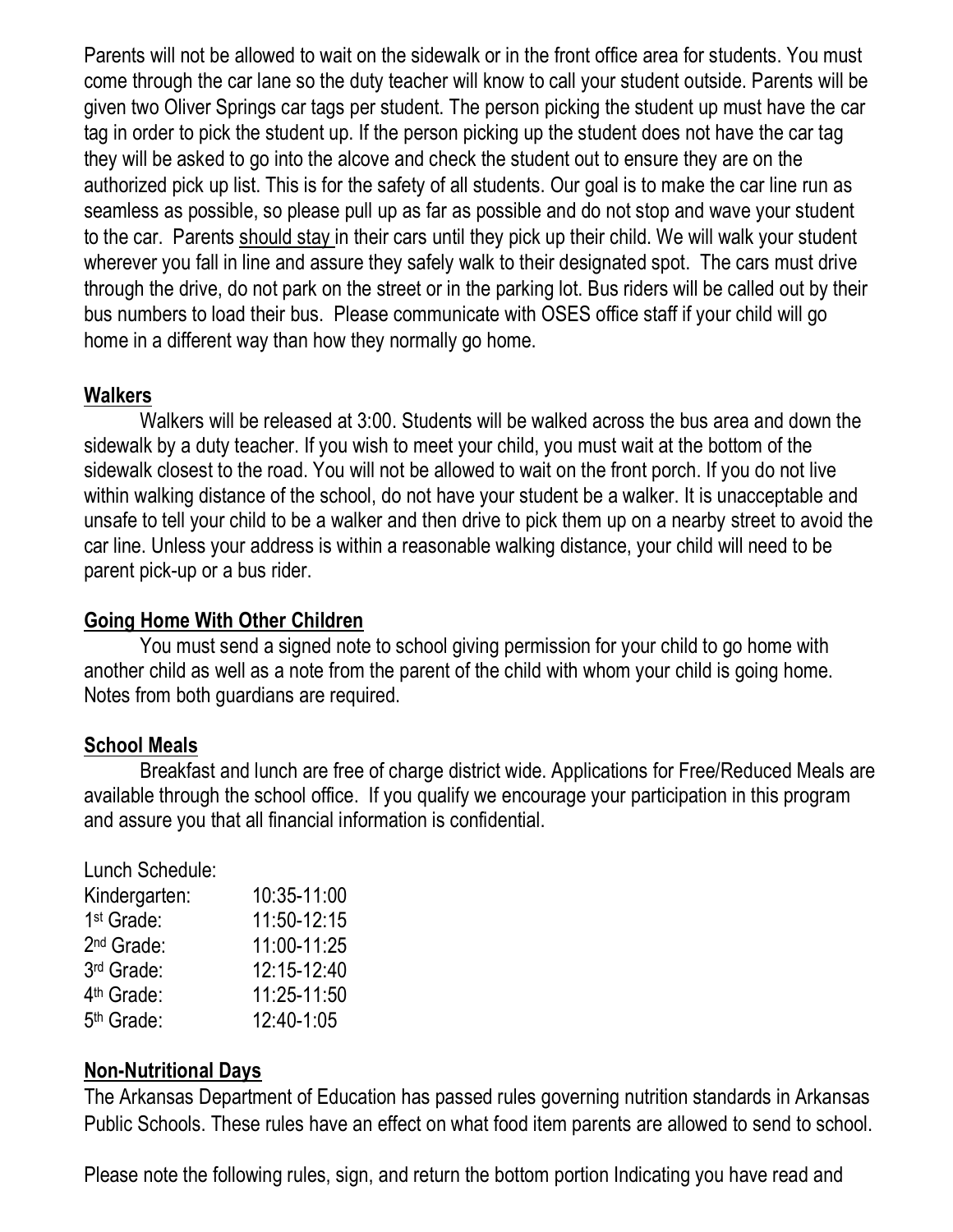understand.

- Elementary students will not have access to vended (sold or given away) food and beverage Items anytime, anywhere on school premises during the declared school day.
- This does not apply to students with special needs Indicated in the student IEP or to school nurses providing health care to individual students.
- Students may be given any food and/or beverage Items for up to nine (9) different school events each school year to be determined and approved by school officials.
- Nutritional foods may be used for instructional purposes. The school, as part of the planned Instructional program, may also distribute nutritional snacks (kindergarten snacks for example).
- This does not restrict what parents may provide for their own child's lunch or snack.
- To meet state regulations (law), we must ask parents not to provide food/beverage Items to other children at school for events such as birthday parties. Parents may provide food/beverage Items upon request to support one of up to nine (9) allowable events such as Valentine's Day.

\*Due to Covid-19, visitors will not be allowed to attend celebrations until further notice.

#### **Student Information**

Parents will be asked to complete a packet of informational pages regarding their child upon enrollment and at the beginning of each school year in an online format called HelloSign. It is imperative that the school office be notified immediately of a change of address, home or office telephone number, or of a change in emergency information during the academic school year. In the case of Court ordered custodial parents or guardians, a copy of the Court document granting custody, along with other pertinent information should be on file in the school office to prevent unauthorized access to students or their records. According to the Family Rights and Privacy Act of 1974, only school personnel, parent/guardian, or person by Court order are permitted to inspect and review educational records relating to the student.

#### **Student Performance and Evaluation**

Reports of student progress will be sent home at the end of each quarter (about 9 weeks) and at mid-term of each quarter. Our evolving communication of student progress reflects our goal of every student succeeding on standard learning expectations. The grading system may include portfolio assessment, reading levels (rather than grades), scoring guides (4=advanced, 3= proficient, 2= basic, 1= below basic) and/or a letter grade scale (ES= Exceeding Standard, MS=Meeting Standard, BS=Below Standard, RS= Requires Support).

#### **Remediation Plan**

 In order to provide a learning environment that enables all students to learn at high levels, Oliver Springs Elementary will provide an intense remediation program to any student failing to achieve the proficient level on the state mandated criterion-referenced tests or scores below the fiftieth percentile on the state mandated norm-referenced test. The program will be specific to the student's identified deficiencies, different from the previous year's regular classroom instructional program, and take into account the student's learning style.After evaluation by school personnel knowledgeable of the student's performance, a student plan will be developed, identifying the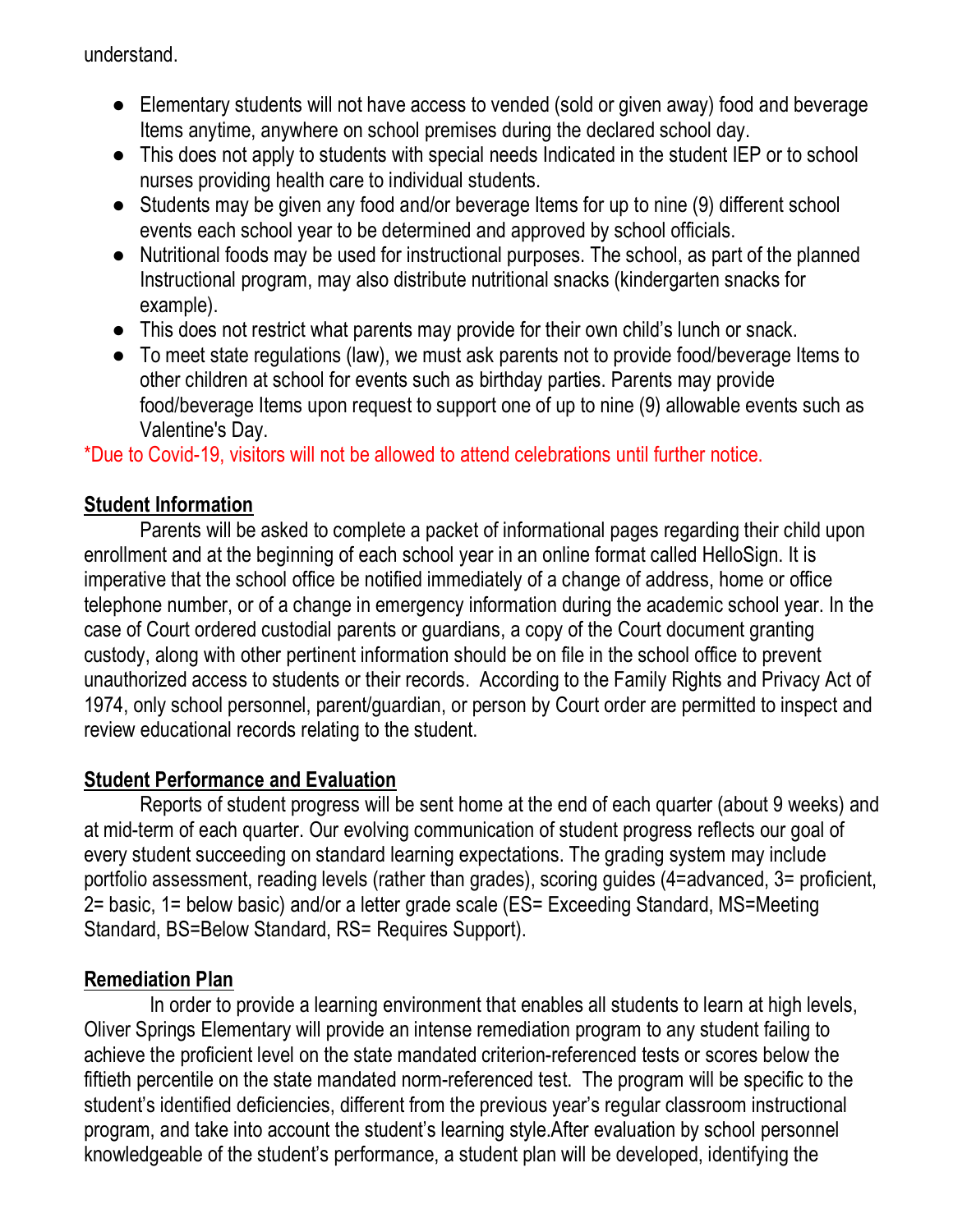student's specific areas of deficiency in literacy and/or mathematics, the desired level of performance in these areas, and the instructional and support services provided to meet the desired levels of performance. The plan shall be flexible, contain multiple remediation methods and strategies, include formative assessments and shall be revised periodically based on the results from the formative assessments. Students shall receive remediation from a highly qualified teacher and/or highly qualified paraprofessional under the guidance of a highly qualified teacher. According to state regulations, failure to participate in required remediation may result in retention if proficiency is not attained. In addition, Oliver Springs utilizes an intervention team of highly qualified personnel to create and provide additional instructional and or behavioral support.

#### **Student Services**

We will make every effort to assist in the cooperation of families, school district staff, and community resources to meet the needs of individual students and groups of students. School extracurricular activities include numerous opportunities for developing the whole child.

#### **Support Staff**

We are fortunate to have several support staff members at Oliver Springs. We have a fulltime nurse. Students who qualify may receive the services of the resource or speech teachers. All students participate in physical education, music, guidance, art, computer lab and library/media center activities on a regular schedule. These certified teachers will share with you specific information regarding their programming. In addition to class time, whenever a student needs to see the counselor, they may ask for an appointment. Teachers and parents may also make referrals to the counselor.

#### **Technology**

We are fortunate to have ipads, chromebooks, and other technology available at Oliver Springs for student use in the pursuit of learning. Technology is also used by staff for communication, administrative and assessment purposes. In accordance with school district policy, students will be asked to sign a contract regarding appropriate use of technology while at school and at home. Refer to District Policy 2.29. Families are encouraged to communicate with staff via e-mail and to visit the school's website for current school information at www.vbsd.us.

#### **Toys or Electronic Equipment (ipods, games, phones, etc.)**

The school provides various play equipment for recess and physical activity. We **do not** allow students to bring toys from home. This includes games, balls, cards, etc. If a student brings a toy to school, the teacher, assistant principal, or principal may confiscate it until a parent comes to claim it. If a student brings these items to school, the school will not be responsible for the theft of these items.

#### **Video Surveillance and other Student Monitoring**

The Board of Directors has a responsibility to maintain discipline, protect the safety, security, and welfare of its students, staff, and visitors while at the same time safeguarding district facilities, vehicles, and equipment. As part of fulfilling this responsibility, the board authorizes the use of video/audio surveillance cameras, automatic identification technology, data compilation devices, and technology capable of tracking the physical location of the district equipment, students, and/or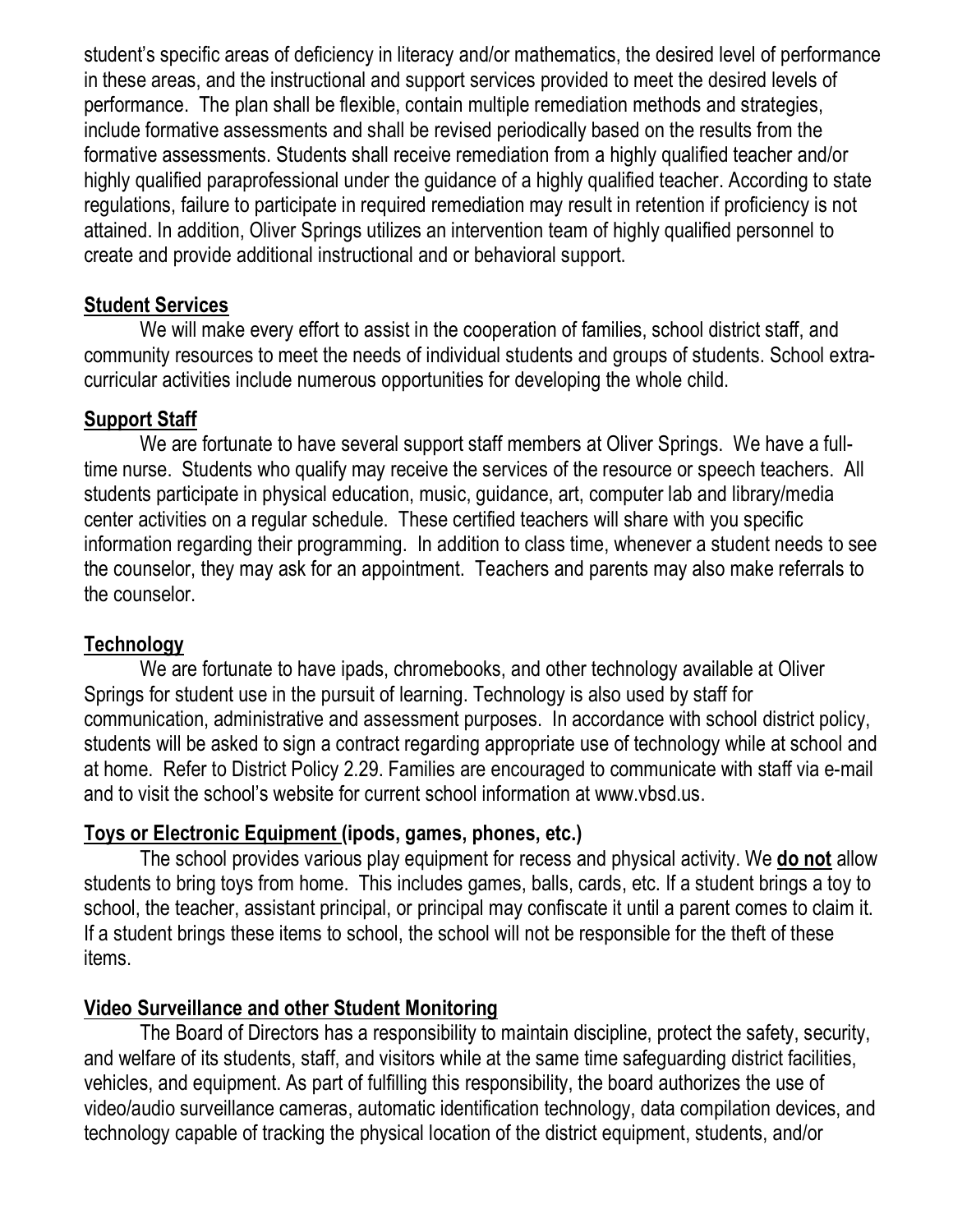personnel. Video/recording devices may be in use in school buildings, on school grounds and in school vehicles as determined by the VBSD. Refer to policy 4.48.

#### **2021-2022 Oliver Springs Faculty**

Kindergarten: Brooke Fruits Secretary: Rexanne Russell Cara Karney **Paras:** Crystal Pulliam Jodie Mabry **Angel Gaona** Angel Gaona Emily Schoolcraft **Shelly King** 

 Kim Newby Dana Rector Heather Riley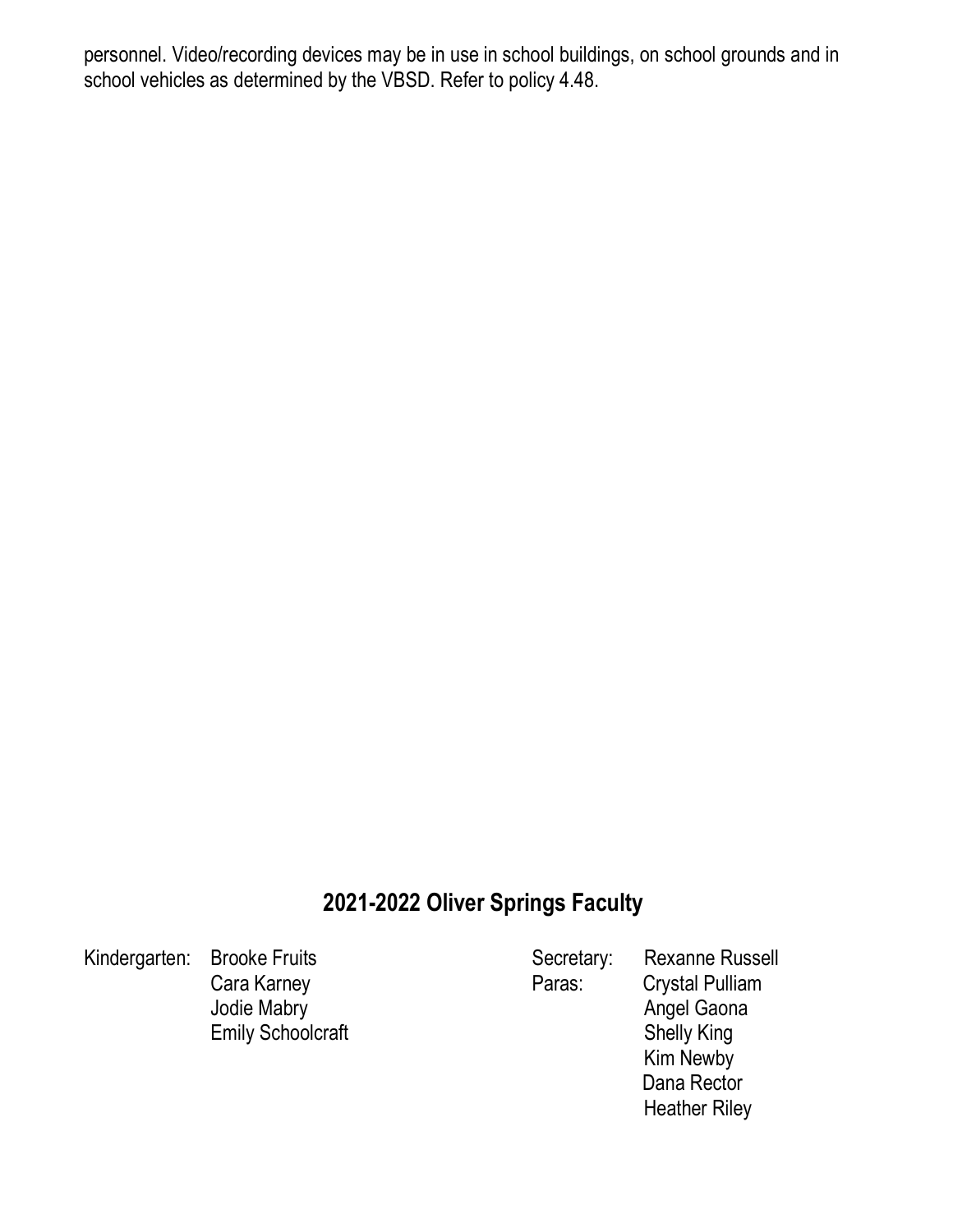| 1 <sup>st</sup> Grade:                                                                                                     | Carla Hamilton<br><b>Renee Rotert</b><br>Kayla Sidwell                                 |                                                                                                                                             | Nurse:<br>Custodians:                          | Megan Swearingen<br><b>Torrie Abshire</b><br><b>Rosa Carrillos</b>       |
|----------------------------------------------------------------------------------------------------------------------------|----------------------------------------------------------------------------------------|---------------------------------------------------------------------------------------------------------------------------------------------|------------------------------------------------|--------------------------------------------------------------------------|
| 2 <sup>nd</sup> Grade:                                                                                                     | <b>Amber Dodd</b><br><b>Courtney McCollum</b><br>Angie Rogers<br><b>Emily Sullivan</b> |                                                                                                                                             | Cooks:                                         | Rebecca Orellana (manager)<br><b>Cheryl Brown</b><br><b>Shirley Cody</b> |
| 3rd Grade:                                                                                                                 | Lori Miller                                                                            | Brooklyn Loyd<br>Jennifer Perry                                                                                                             |                                                |                                                                          |
| 4 <sup>th</sup> Grade:                                                                                                     | Megan Hanna<br>Amanda Terbieten<br>Kelsea Zermeno                                      |                                                                                                                                             | Principal:<br><b>Counselor: Sandie Millard</b> | <b>Summer Cox</b><br>Assistant Principal: Renee Henson                   |
| 5 <sup>th</sup> Grade:                                                                                                     | Tela Hayden<br><b>Emily Ryan</b>                                                       | <b>Shasta Reichard</b>                                                                                                                      |                                                |                                                                          |
| <b>SRO: Officer Andy Shepherd</b><br>Library Media:<br>Art:<br>Music:<br>PE:<br>Resource:<br>Speech:<br>Special Education: |                                                                                        | Krista Brown<br><b>Tina Jenkins</b><br><b>Kevin Croxton</b><br>Jennifer Newman<br>Koey Gagliano<br>Donna Helmer, Ashley Moad<br>Sara McCall |                                                |                                                                          |

**After reading the Oliver Springs student handbook with your child, this page must be signed, dated, and returned to school.**

**Dr. Summer Cox Principal**